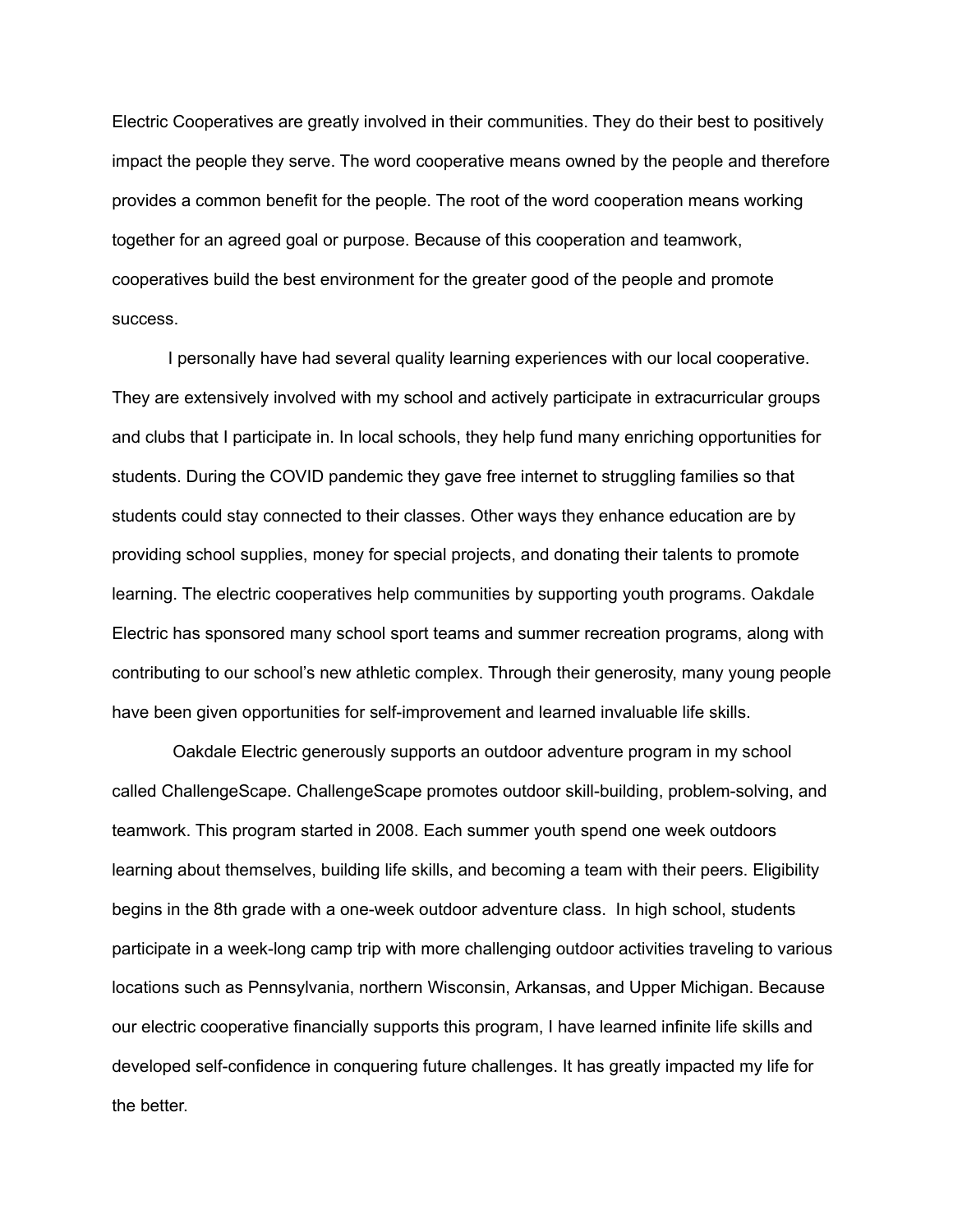Electric cooperatives investment in our local towns is very important for many reasons. Their involvement builds a strong sense of community and increases life connections. Some examples of this include the yearly family picnic, the "giveaways" and rewards shared among members' special events, and help support low socio-economic families in need. Cooperatives invest in teaching the next generation to become active, strong, wise, and aware individuals. This happens by sponsoring the Youth Leadership Conference and providing education and careers in the cooperative. They also encourage positive growth, learning, and the importance of teamwork along with many other skills. They do this through sponsoring local schools with supplies, educational programs about staying safe around electricity, and supporting local programs such as sport teams, youth groups, and ChallengeScape. In these ways, electric cooperatives demonstrate the importance of being involved in the community.

Electric cooperatives do many things for our community, however, there are also ways they could enhance their involvement. One way that they could increase their purpose is by organizing a club for the youth and elderly. This would be an opportunity to create a bonding relationship between generations and promote a respectful healthy enjoyable experience. This club could meet monthly and do various activities such as a picnic in the park, building care packages for incoming Afghans, gathering school supplies for low-income families, making blankets for the homeless, or having bingo and board game nights. This club would involve the youth and elderly, which could have a lasting effect on both parties. In this club, you could mix the two age groups. With the potential of COVID pandemic shutdowns perhaps creating pen pal relationships or virtual meetings would suit this club more appropriately. This would strengthen the relationships among the community. This could also lift spirits during these hard lonely times especially for the elderly. It would provide fun-filled bonding experiences for young people and the elderly alike.

In closing electric cooperatives influence the community greatly. Not only do they provide essential electricity and internet services to towns, but they also impact local people in